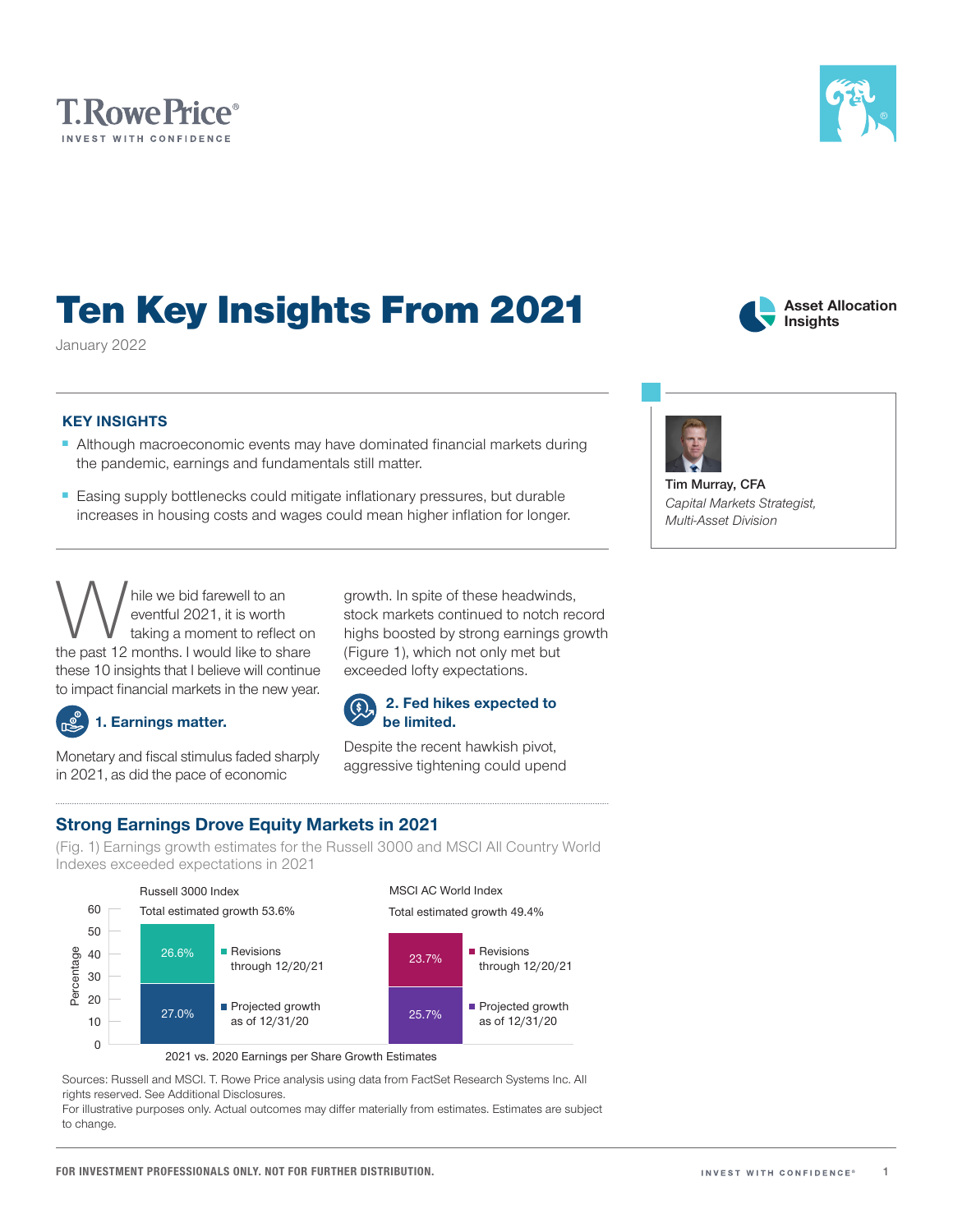the economy, and the futures market expects the Federal Reserve (Fed) to pause or even reverse course well before reaching its targeted hiking projection of above 2%. However, if the economy is still strong and inflation remains untamed by the end of 2022, these expectations may need to be reassessed.

### 3. Chinese regulatory policy is a big deal.

In recent years, there has been a lot of chatter in the U.S. about regulating big tech, but real actions have mainly come from China. In 2021, Chinese regulatory policy was the biggest driver of returns for emerging markets and will continue to be a key factor going forward.

### 4. Is elevated inflation structural?

The spike in inflation has mostly been driven by COVID-related shocks given the faster recovery in demand than supply. While this mismatch could ease considerably in the next few years, the tight housing and labor markets are likely to result in higher sustained inflation.

## 5. Growth versus value.

The growth and value valuation gap has reached levels only exceeded during the tech bubble. In this cycle, however, solid fundamentals and secular tailwinds underpin higher growth stock valuations. Although it is difficult to predict whether growth or value will perform better in 2022, the potential upside for growth stocks appears more limited.

### 6. Investors are clamoring for alternatives.

Given extended valuations relative to history and the diminished hedging qualities of bonds amid low yields, investors are seeking potential alternatives to stocks and bonds. Previously obscure segments, such as special purpose acquisition companies (SPACs) and

cryptocurrency, have seen massive inflows, quickly becoming crowded.

### 7. U.S. politics, all sound but no fury.

After the Democratic sweep, regulations on infrastructure, tax reform, carbon emissions, and big tech were expected to meaningfully impact financial markets. However, despite the noisy headlines, progress on these initiatives has been uneventful, and new potential regulation is likely to be heavily watered down relative to original expectations.

## 8. Stock selection is important.

Since the pandemic, macro factors have often trumped company-specific fundamentals. However, stock selection is beginning to matter again, and unless the emergence of a new variant results in another full-scale global lockdown, the impacts of the coronavirus and its extreme echo effects appear to be fading.

### 9. Credit market fundamentals are supportive.

Credit sectors offer modest yields, but their fundamentals look remarkably strong. While tight spreads are typically a headwind for U.S. high yield sectors, leverage, margins, and interest coverage ratios all look very healthy.

### **10. U.S. dollar strength.**

The dollar faded sharply during the second half of 2020, and most investors went into 2021 expecting more of the same. Instead, the opposite has happened as U.S. economic growth outpaced other developed markets. The dollar is likely to strengthen further as the Fed shifts to a tightening bias while other major central banks remain firmly on hold.

As we welcome 2022, we will continue to monitor these market themes and provide updates accordingly.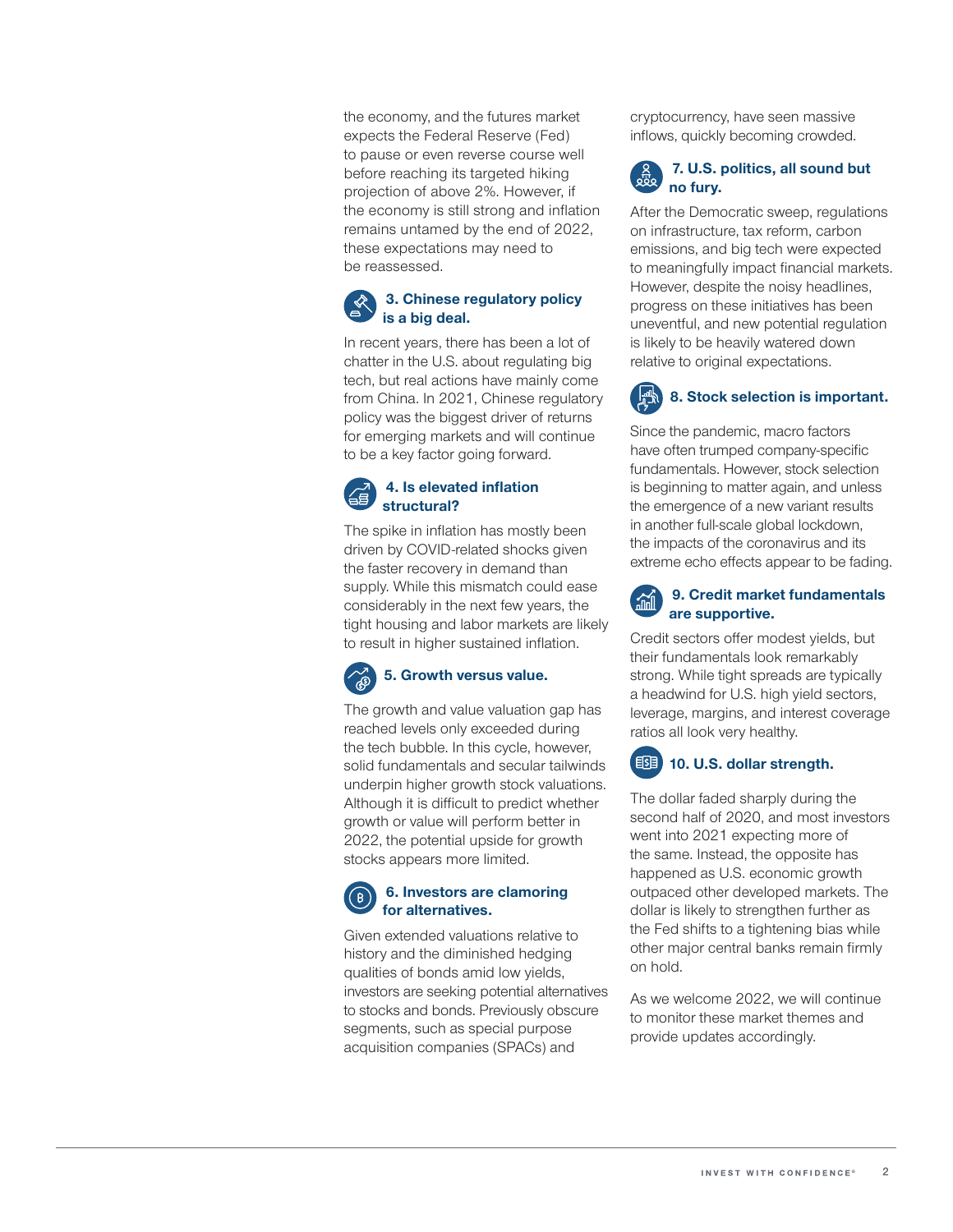#### Additional Disclosures

Financial data and analytics provider FactSet. Copyright 2022 FactSet. All Rights Reserved.

MSCI and its affiliates and third party sources and providers (collectively, "MSCI") makes no express or implied warranties or representations and shall have no liability whatsoever with respect to any MSCI data contained herein. The MSCI data may not be further redistributed or used as a basis for other indices or any securities or financial products. This report is not approved, reviewed, or produced by MSCI. Historical MSCI data and analysis should not be taken as an indication or guarantee of any future performance analysis, forecast or prediction. None of the MSCI data is intended to constitute investment advice or a recommendation to make (or refrain from making) any kind of investment decision and may not be relied on as such.

London Stock Exchange Group plc and its group undertakings (collectively, the "LSE Group"). © LSE Group 2022. FTSE Russell is a trading name of certain of the LSE Group companies. Russell® is a trademark of the relevant LSE Group companies and is used by any other LSE Group company under license. All rights in the FTSE Russell indexes or data vest in the relevant LSE Group company which owns the index or the data. Neither LSE Group nor its licensors accept any liability for any errors or omissions in the indexes or data and no party may rely on any indexes or data contained in this communication. No further distribution of data from the LSE Group is permitted without the relevant LSE Group company's express written consent. The LSE Group does not promote, sponsor or endorse the content of this communication. The LSE Group is not responsible for the formatting or configuration of this material or for any inaccuracy in T. Rowe Price Associates' presentation thereof.